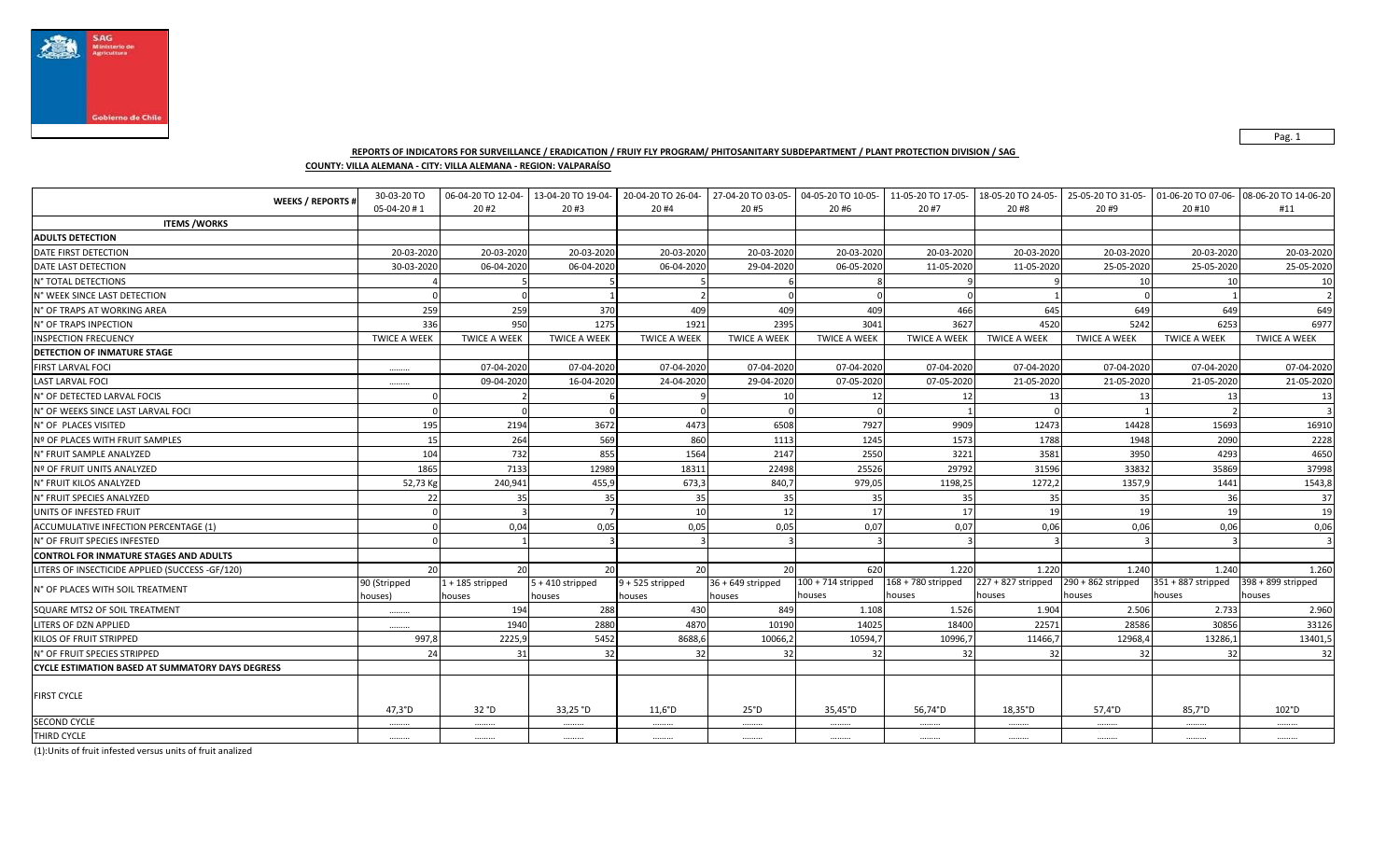

# **REPORTS OF INDICATORS FOR SURVEILLANCE / ERADICATION / FRUIY FLY PROGRAM/ PHITOSANITARY SUBDEPARTMENT / PLANT PROTECTION DIVISION / SAG**

## **COUNTY: VILLA ALEMANA - CITY: VILLA ALEMANA - REGION: VALPARAÍSO**

| <b>WEEKS / REPORTS #</b>                                |                                       | 15-06-20 TO 21-06- 22-06-20 TO 28-06- | 29-06-20 TO 05-07-  | 06-07-2020 TO 12-07- 13-07-2020 TO 19- |                      | 20-07-2020 TO 26-    | 27-07-2020 TO 02-08-03-08-2020 TO 09- |                                           | 10-08-2020 TO 16-08 17-08-2020 TO 23- |                      | 24-08-2020 TO 30-08- |
|---------------------------------------------------------|---------------------------------------|---------------------------------------|---------------------|----------------------------------------|----------------------|----------------------|---------------------------------------|-------------------------------------------|---------------------------------------|----------------------|----------------------|
|                                                         | 20 #12                                | 20#13                                 | 20 #14              | 20#15                                  | 07-20 #16            | 07-20 #17            | 20 #18                                | 08-20 #19                                 | 20 #20                                | 08-20 #21            | 20 #22               |
| <b>ITEMS /WORKS</b>                                     |                                       |                                       |                     |                                        |                      |                      |                                       |                                           |                                       |                      |                      |
| <b>ADULTS DETECTION</b>                                 |                                       |                                       |                     |                                        |                      |                      |                                       |                                           |                                       |                      |                      |
| DATE FIRST DETECTION                                    | 20-03-2020                            | 20-03-2020                            | 20-03-2020          | 20-03-2020                             | 20-03-2020           | 20-03-2020           | 20-03-2020                            | 20-03-2020                                | 20-03-2020                            | 20-03-2020           | 20-03-2020           |
| DATE LAST DETECTION                                     | 25-05-2020                            | 25-05-2020                            | 25-05-2020          | 25-05-2020                             | 25-05-2020           | 25-05-2020           | 25-05-2020                            | 25-05-2020                                | 25-05-2020                            | 25-05-2020           | 25-05-2020           |
| N° TOTAL DETECTIONS                                     | 10                                    | 10                                    | 1 <sup>1</sup>      | 10                                     | 10                   | 10                   | 10                                    | 10                                        | 1(                                    | 10                   | 10                   |
| N° WEEK SINCE LAST DETECTION                            |                                       |                                       |                     |                                        |                      |                      |                                       | 10                                        | 11                                    | 12                   | 13                   |
| N° OF TRAPS AT WORKING AREA                             | 649                                   | 665                                   | 665                 | 673                                    | 673                  | 673                  | 673                                   | 673                                       | 673                                   | 673                  | 673                  |
| N° OF TRAPS INPECTION                                   | 7986                                  | 8742                                  | 9782                | 10553                                  | 11610                | 12381                | 13439                                 | 14210                                     | 15265                                 | 16037                | 17086                |
| <b>INSPECTION FRECUENCY</b>                             | <b>TWICE A WEEK</b>                   | <b>TWICE A WEEK</b>                   | <b>TWICE A WEEK</b> | <b>TWICE A WEEK</b>                    | <b>TWICE A WEEK</b>  | <b>TWICE A WEEK</b>  | <b>TWICE A WEEK</b>                   | <b>TWICE A WEEK</b>                       | <b>TWICE A WEEK</b>                   | <b>TWICE A WEEK</b>  | <b>TWICE A WEEK</b>  |
| DETECTION OF INMATURE STAGE                             |                                       |                                       |                     |                                        |                      |                      |                                       |                                           |                                       |                      |                      |
| <b>FIRST LARVAL FOCI</b>                                | 07-04-2020                            | 07-04-2020                            | 07-04-2020          | 07-04-2020                             | 07-04-2020           | 07-04-2020           | 07-04-2020                            | 07-04-2020                                | 07-04-2020                            | 07-04-2020           | 07-04-2020           |
| <b>LAST LARVAL FOCI</b>                                 | 16-06-2020                            | 16-06-2020                            | 16-06-2020          | 16-06-2020                             | 16-06-2020           | 16-06-2020           | 16-06-2020                            | 16-06-2020                                | 16-06-2020                            | 16-06-2020           | 16-06-2020           |
| N° OF DETECTED LARVAL FOCIS                             | 14                                    | 14                                    | 14                  | 14                                     | 14                   | 14                   | 14                                    | 14                                        | 14                                    | 14                   | 14                   |
| N° OF WEEKS SINCE LAST LARVAL FOCI                      |                                       |                                       |                     |                                        |                      |                      |                                       |                                           |                                       |                      | 10                   |
| N° OF PLACES VISITED                                    | 18566                                 | 19934                                 | 20.951              | 22.205                                 | 23.431               | 24.560               | 25.767                                | 26.484                                    | 27.337                                | 28.192               | 28.896               |
| Nº OF PLACES WITH FRUIT SAMPLES                         | 2387                                  | 2588                                  | 2724                | 2944                                   | 3069                 | 3200                 | 3334                                  | 3490                                      | 3635                                  | 3715                 | 3782                 |
| N° FRUIT SAMPLE ANALYZED                                | 4914                                  | 5358                                  | 5602                | 6047                                   | 6277                 | 6495                 | 6727                                  | 6972                                      | 7197                                  | 7336                 | 7465                 |
| Nº OF FRUIT UNITS ANALYZED                              | 39749                                 | 42302                                 | 42570               | 44580                                  | 45624                | 46524                | 47517                                 | 48605                                     | 49681                                 | 50208                | 50892                |
| N° FRUIT KILOS ANALYZED                                 | 1610,6                                | 1724,89                               | 1801,51             | 1899,5                                 | 1946,35              | 1978,25              | 2019,9                                | 2045,72                                   | 2073,3                                | 2092,2               | 2111,31              |
| N° FRUIT SPECIES ANALYZED                               | 37                                    | 39                                    | 39                  | 39                                     | $\Delta$ r           | 40                   | 40                                    | 40                                        | $\Delta$                              | 40                   | 40                   |
| UNITS OF INFESTED FRUIT                                 | 21                                    | 21                                    | 21                  | 21                                     | 21                   | 21                   | 21                                    | 21                                        | 21                                    | 21                   | 21                   |
| ACCUMULATIVE INFECTION PERCENTAGE (1)                   | 0,05                                  | 0,04                                  | 0,04                | 0,04                                   | 0,04                 | 0,04                 | 0,04                                  | 0,04                                      | 0,04                                  | 0,04                 | 0,04                 |
| N° OF FRUIT SPECIES INFESTED                            |                                       |                                       |                     |                                        |                      |                      |                                       |                                           |                                       |                      |                      |
| <b>CONTROL FOR INMATURE STAGES AND ADULTS</b>           |                                       |                                       |                     |                                        |                      |                      |                                       |                                           |                                       |                      |                      |
| LITERS OF INSECTICIDE APPLIED (SUCCESS -GF/120)         | 1.260                                 | 1.260                                 | 1.260               | 1.280                                  | 1.280                | 1.320                | 1.320                                 | 1.320                                     | 1.340                                 | 1.340                | 1.350                |
| N° OF PLACES WITH SOIL TREATMENT                        | 481 + 921 Stripped 571 + 948 Stripped |                                       | 585 + 956 Stripped  | $600 + 958$ Stripped                   | $605 + 958$ Stripped | $609 + 959$ Stripped | 614 + 961 Stripped                    | $614 + 961$ Stripped $614 + 961$ Stripped |                                       | $616 + 961$ Stripped | $616 + 961$ Stripped |
|                                                         | houses                                | houses                                | houses              | houses                                 | houses               | houses               | houses                                | houses                                    | houses                                | houses               | houses               |
| SQUARE MTS2 OF SOIL TREATMENT                           | 3.170                                 | 3.517                                 | 3.564               | 3.632                                  | 3.716                | 3.741                | 3.812                                 | 3.812                                     | 3.812                                 | 3.832                | 3.832                |
| LITERS OF DZN APPLIED                                   | 35226                                 | 38826                                 | 39411               | 40071                                  | 40901                | 41161                | 41861                                 | 41861                                     | 41861                                 | 42061                | 42061                |
| <b>KILOS OF FRUIT STRIPPED</b>                          | 13924,5                               | 14124,3                               | 14263,3             | 14267,                                 | 14267,3              | 14270,3              | 14293,3                               | 14293,3                                   | 14293,3                               | 14293,3              | 14293,3              |
| N° OF FRUIT SPECIES STRIPPED                            | 34                                    | 34                                    | 34                  | 34                                     | 34                   | 34                   | 34                                    | 34                                        | 34                                    | 34                   | 34                   |
| <b>CYCLE ESTIMATION BASED AT SUMMATORY DAYS DEGRESS</b> |                                       |                                       |                     |                                        |                      |                      |                                       |                                           |                                       |                      |                      |
| <b>FIRST CYCLE</b>                                      | 15,61°D                               | 39,36°D                               | 57,26°D             | $101,21^{\circ}D$                      | 132,86°D             | 144,26°D             | 161,21°D                              | 188,41°D                                  | 206,72°D                              | 223,01°D             | 242.62°D             |
| <b>SECOND CYCLE</b>                                     |                                       |                                       |                     |                                        |                      |                      |                                       |                                           |                                       |                      |                      |
| THIRD CYCLE                                             |                                       |                                       |                     |                                        |                      |                      |                                       |                                           |                                       |                      |                      |

(1):Units of fruit infested versus units of fruit analized

Pag. 2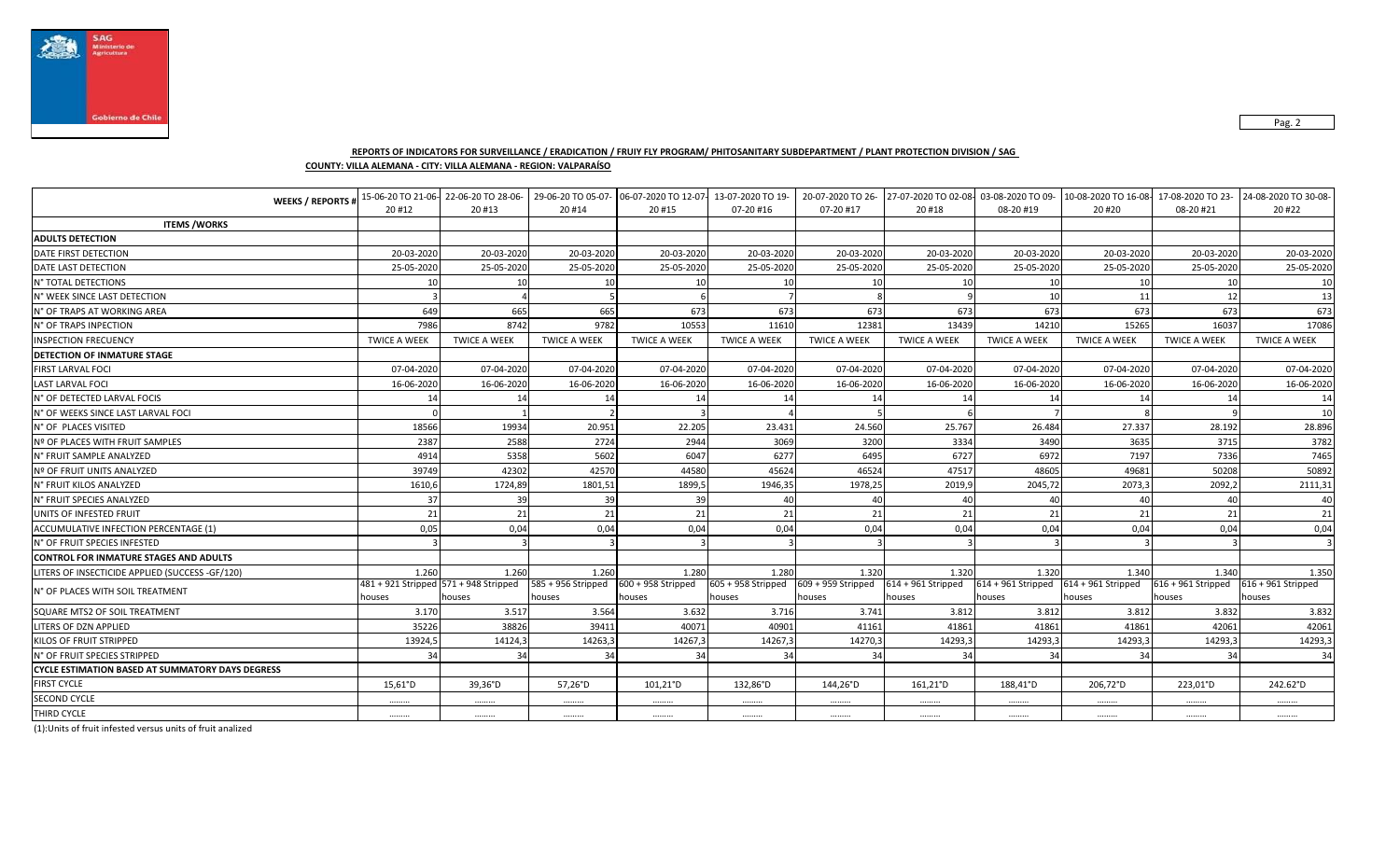

Pag. 3

## **REPORTS OF INDICATORS FOR SURVEILLANCE / ERADICATION / FRUIY FLY PROGRAM/ PHITOSANITARY SUBDEPARTMENT / PLANT PROTECTION DIVISION / SAG**

**COUNTY: VILLA ALEMANA - CITY: VILLA ALEMANA - REGION: VALPARAÍSO**

| <b>WEEKS / REPORTS #</b>                                |                     | 31-08-2020 TO 06- 07-09-2020 TO 13-09- 14-09-2020 TO 20- |                                     | 21-09-2020 TO 27-09-                 | 27-09-2020 TO 04-                         | 05-10-20 TO 11-10- | 12-10-20 TO 18-10-   | 19-10-20 TO 25-10-                        | 26-10-20 TO 01-11- | 02-11-20 TO 08-11-                        | 09-11-20 TO 15-11-                    |
|---------------------------------------------------------|---------------------|----------------------------------------------------------|-------------------------------------|--------------------------------------|-------------------------------------------|--------------------|----------------------|-------------------------------------------|--------------------|-------------------------------------------|---------------------------------------|
|                                                         | 09-20 #23           | 20 #24                                                   | 09-20 #25                           | 20 #26                               | 10-20 #27                                 | 2020 #28           | 2020 #29             | 2020 #30                                  | 2020 #31           | 2020 #32                                  | 2020 #33                              |
| <b>ITEMS /WORKS</b>                                     |                     |                                                          |                                     |                                      |                                           |                    |                      |                                           |                    |                                           |                                       |
| <b>ADULTS DETECTION</b>                                 |                     |                                                          |                                     |                                      |                                           |                    |                      |                                           |                    |                                           |                                       |
| DATE FIRST DETECTION                                    | 20-03-2020          | 20-03-2020                                               | 20-03-2020                          | 20-03-2020                           | 20-03-2020                                | 20-03-2020         | 20-03-2020           | 20-03-2020                                | 20-03-2020         | 20-03-2020                                | 20-03-2020                            |
| DATE LAST DETECTION                                     | 25-05-2020          | 25-05-2020                                               | 25-05-2020                          | 25-05-2020                           | 25-05-2020                                | 25-05-2020         | 25-05-2020           | 25-05-2020                                | 25-05-2020         | 25-05-2020                                | 25-05-2020                            |
| N° TOTAL DETECTIONS                                     | 10                  | 10                                                       | 10 <sup>1</sup>                     | 10                                   | 10                                        | 10                 | 10                   | 10                                        | 10                 | 10                                        | 10                                    |
| N° WEEK SINCE LAST DETECTION                            | 14                  | 15                                                       | 16                                  | 17                                   | 18                                        | 19                 | 20                   | 21                                        | 22                 | 23                                        | 24                                    |
| N° OF TRAPS AT WORKING AREA                             | 673                 | 673                                                      | 673                                 | 673                                  | 673                                       | 673                | 673                  | 673                                       | 673                | 673                                       | 673                                   |
| N° OF TRAPS INPECTION                                   | 17854               | 18911                                                    | 19682                               | 20739                                | 21125                                     | 21795              | 22037                | 22634                                     | 22850              | 23519                                     | 24190                                 |
| <b>INSPECTION FRECUENCY</b>                             | <b>TWICE A WEEK</b> | <b>TWICE A WEEK</b>                                      | <b>TWICE A WEEK</b>                 | <b>TWICE A WEEK</b>                  | <b>TWICE A WEEK</b>                       | ONCE A WEEK        | <b>ONCE A WEEK</b>   | <b>ONCE A WEEK</b>                        | ONCE A WEEK        | <b>ONCE A WEEK</b>                        | ONCE A WEEK                           |
| DETECTION OF INMATURE STAGE                             |                     |                                                          |                                     |                                      |                                           |                    |                      |                                           |                    |                                           |                                       |
| <b>FIRST LARVAL FOCI</b>                                | 07-04-2020          | 07-04-2020                                               | 07-04-2020                          | 07-04-2020                           | 07-04-2020                                | 07-04-2020         | 07-04-2020           | 07-04-2020                                | 07-04-2020         | 07-04-2020                                | 07-04-2020                            |
| <b>LAST LARVAL FOCI</b>                                 | 16-06-2020          | 16-06-2020                                               | 16-06-2020                          | 16-06-2020                           | 16-06-2020                                | 16-06-2020         | 16-06-2020           | 16-06-2020                                | 16-06-2020         | 16-06-2020                                | 16-06-2020                            |
| N° OF DETECTED LARVAL FOCIS                             | 14                  | 14                                                       | 14                                  | 14                                   | 14                                        | 14                 | 14                   | 14                                        | 14                 | 14                                        | 14                                    |
| N° OF WEEKS SINCE LAST LARVAL FOCI                      | 11                  | 12                                                       | 13                                  | 14                                   | 15                                        | 16                 | 17                   | 18                                        | 19                 | 20                                        | 21                                    |
| N° OF PLACES VISITED                                    | 29.707              | 30.551                                                   | 31.210                              | 31.868                               | 32.914                                    | 33.804             | 34.807               | 35.644                                    | 36.685             | 37.485                                    | 38.074                                |
| Nº OF PLACES WITH FRUIT SAMPLES                         | 3844                | 3899                                                     | 3916                                | 3966                                 | 4032                                      | 4094               | 4167                 | 4209                                      | 4310               | 4336                                      | 4369                                  |
| N° FRUIT SAMPLE ANALYZED                                | 7563                | 7636                                                     | 7654                                | 7725                                 | 7814                                      | 7903               | 8007                 | 8073                                      | 8206               | 8225                                      | 8268                                  |
| Nº OF FRUIT UNITS ANALYZED                              | 51312               | 51744                                                    | 51839                               | 52269                                | 52972                                     | 53487              | 54299                | 54864                                     | 55737              | 55855                                     | 56068                                 |
| N° FRUIT KILOS ANALYZED                                 | 2122,19             | 2131,26                                                  | 2133,05                             | 2140,97                              | 2154,49                                   | 2165,57            | 2180,45              | 2192,2                                    | 2212,19            | 2214,74                                   | 2218,93                               |
| N° FRUIT SPECIES ANALYZED                               | 40                  | 40                                                       | 40                                  | 40                                   | 40                                        | 40                 | 40                   | 40                                        | 40                 | 40                                        | 40                                    |
| UNITS OF INFESTED FRUIT                                 | 21                  | 21                                                       | 21                                  | 21                                   | 21                                        | 21                 | 21                   | 21                                        | 21                 | 21                                        | 21                                    |
| ACCUMULATIVE INFECTION PERCENTAGE (1)                   | 0,04                | 0,04                                                     | 0,04                                | 0,04                                 | 0,04                                      | 0,03               | 0,03                 | 0,03                                      | 0,03               | 0,03                                      | 0,03                                  |
| N° OF FRUIT SPECIES INFESTED                            |                     |                                                          |                                     |                                      |                                           |                    |                      |                                           |                    |                                           |                                       |
| <b>CONTROL FOR INMATURE STAGES AND ADULTS</b>           |                     |                                                          |                                     |                                      |                                           |                    |                      |                                           |                    |                                           |                                       |
| LITERS OF INSECTICIDE APPLIED (SUCCESS -GF/120)         | 1.360               | 1.370                                                    | 1.380                               | 1.390                                | 1.390                                     | 1.390              | 1.390                | 1.390                                     | 1.390              | 1.390                                     | 1.390                                 |
| N° OF PLACES WITH SOIL TREATMENT                        |                     | 616 + 961 Stripped 616 + 961 Stripped                    | $616 + 961$ Stripped                | $616 + 961$ Stripped                 | $616 + 961$ Stripped $616 + 961$ Stripped |                    | $616 + 961$ Stripped | $616 + 961$ Stripped $616 + 961$ Stripped |                    | $616 + 961$ Stripped $616 + 961$ Stripped |                                       |
|                                                         | houses              | houses                                                   | houses                              | houses                               | houses                                    | houses             | houses               | houses                                    | houses             | houses                                    | houses                                |
| SQUARE MTS2 OF SOIL TREATMENT                           | 3.832               | 3.832                                                    | 3.832                               | 3.832                                | 3.832                                     | 3.832              | 3.832                | 3.832                                     | 3.832              | 3.832                                     | 3.832                                 |
| LITERS OF DZN APPLIED                                   | 42061               | 42061                                                    | 42061                               | 42061                                | 42061                                     | 42061              | 42061                | 42061                                     | 42061              | 42061                                     | 42061                                 |
| KILOS OF FRUIT STRIPPED                                 | 14293,3             | 14293,3                                                  | 14293,3                             | 14293,                               | 14293,3                                   | 14293,3            | 14293,3              | 14293,3                                   | 14293,             | 14293,3                                   | 14293,3                               |
| N° OF FRUIT SPECIES STRIPPED                            | 34                  | 34                                                       | 34                                  | 34                                   | 34                                        | 34                 | 34                   | 34                                        | 34                 | 34                                        | 34                                    |
| <b>CYCLE ESTIMATION BASED AT SUMMATORY DAYS DEGRESS</b> |                     |                                                          |                                     |                                      |                                           |                    |                      |                                           |                    |                                           |                                       |
| <b>FIRST CYCLE</b>                                      | 264.64°D            | 304,44°D                                                 | 335,9°D PLUS 3<br><b>DAYS ADULT</b> | 335,9°D PLUS 10<br><b>DAYS ADULT</b> |                                           |                    |                      |                                           |                    |                                           |                                       |
| SECOND CYCLE                                            |                     |                                                          |                                     |                                      | 20,57°D                                   | 62,72°D            | 102,22°D             | 138,17°D                                  | 236,4°D            | 338,94 °D                                 | 338,94 °D PLUS 7<br><b>DAYS ADULT</b> |
| THIRD CYCLE                                             |                     | .                                                        |                                     |                                      |                                           |                    |                      |                                           |                    |                                           |                                       |

(1):Units of fruit infested versus units of fruit analized